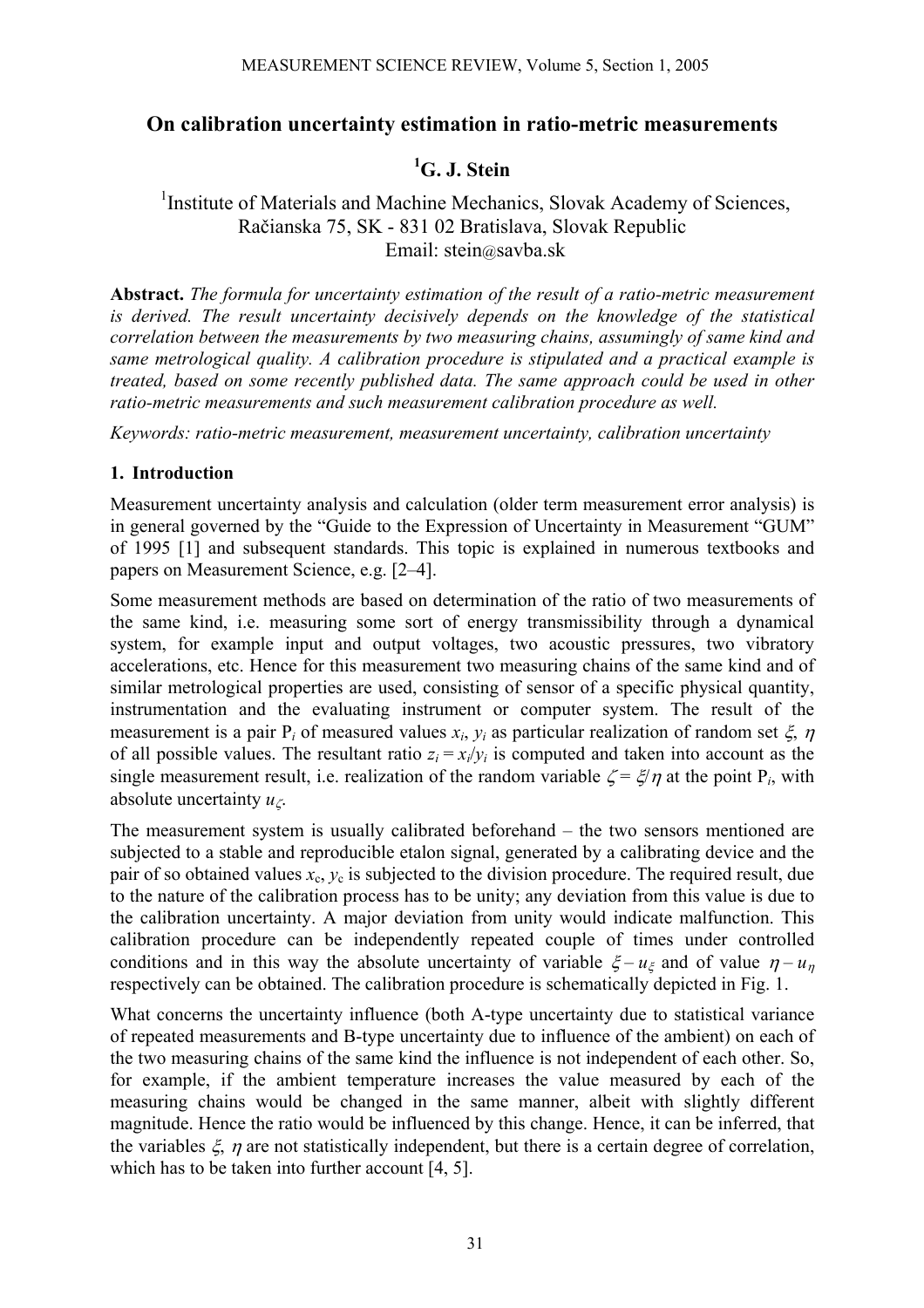

Fig. 1. Ratiometric calibration procedure  $(S_1, S_2$  - sensors;  $MS_1, MS_2$  – measuring systems; *x*, *y* – readouts)

#### **2. Uncertainty analysis**

The absolute uncertainty analysis is based on the standard approach – the ratio  $\zeta$  of the two measurements  $\xi$ ,  $\eta$  is expanded into a Taylor series around the point P<sub>i</sub> and only the linear terms are further considered:

$$
\zeta \approx \left(\frac{\xi}{\eta}\right)_{P_i} + \left(\frac{\partial(\xi/\eta)}{\partial \xi}\right)_{P_i} (x - \xi) + \left(\frac{\partial(\xi/\eta)}{\partial \eta}\right)_{P_i} (y - \eta). \tag{1}
$$

Then the sum of squares addition is performed, as given by the error propagation law  $[1-3, 1]$ 5]:

$$
u_{\zeta}^{2} = \left(\frac{\partial(\xi/\eta)}{\partial \xi}\right)_{P_{i}}^{2} u_{\xi}^{2} + \left(\frac{\partial(\xi/\eta)}{\partial \eta}\right)_{P_{i}}^{2} u_{\eta}^{2} + 2\left(\frac{\partial(\xi/\eta)}{\partial \xi}\right)_{P_{i}} \left(\frac{\partial(\xi/\eta)}{\partial \eta}\right)_{P_{i}} \text{cov}(\xi, \eta) u_{\xi} u_{\eta},\tag{2}
$$

where the partial derivation values (the so called sensitivity coefficients) are taken for the particular paired values at point  $P_i$  and variable  $cov(\xi, \eta)$  denotes the statistical correlation between the variables  $\xi$  and  $\eta$ . When the respective partial derivations are evaluated, then:

$$
u_{\zeta}^{2} = \left(\frac{1}{y}\right)_{P_{i}}^{2} u_{\zeta}^{2} + \left(\frac{x}{y^{2}}\right)_{P_{i}}^{2} u_{\eta}^{2} - 2\left(\frac{1}{y}\right)_{P_{i}} \left(\frac{x}{y^{2}}\right)_{P_{i}} \text{cov}(\xi, \eta). \tag{3}
$$

This can be expressed also as:

$$
u_{\zeta}^{2} = \left(\frac{x}{y}\right)^{2} \left(\frac{u_{\zeta}}{x}\right)^{2} + \left(\frac{x}{y}\right)^{2} \left(\frac{u_{\eta}}{y}\right)^{2} - 2\left(\frac{x}{y}\right)^{2} \left(\frac{u_{\zeta}}{x}\right) \left(\frac{u_{\zeta}}{y}\right) \rho_{\zeta,\eta},\tag{4}
$$

where  $\rho_{\xi,\eta}$  is the correlation coefficient between variables  $\xi$  and  $\eta$ .

If relative uncertainties  $\delta_{\zeta}$ ,  $\delta_{\zeta}$ ,  $\delta_{\eta}$  are introduced, then the expression (4) can be rewritten as:

$$
\delta_{\zeta}^{2} = \left(\frac{u_{\zeta}}{z}\right)^{2} = \left(\frac{u_{\zeta}}{x}\right)^{2} + \left(\frac{u_{\eta}}{y}\right)^{2} - 2\left(\frac{u_{\zeta}}{x}\right)\left(\frac{u_{\eta}}{y}\right)\rho_{\zeta,\eta},
$$
\n(5a)

i.e.:

$$
\delta_{\xi}^{2} = \delta_{\xi}^{2} + \delta_{\eta}^{2} - 2\delta_{\xi}\delta_{\eta}\rho_{\xi,\eta}, \qquad (5b)
$$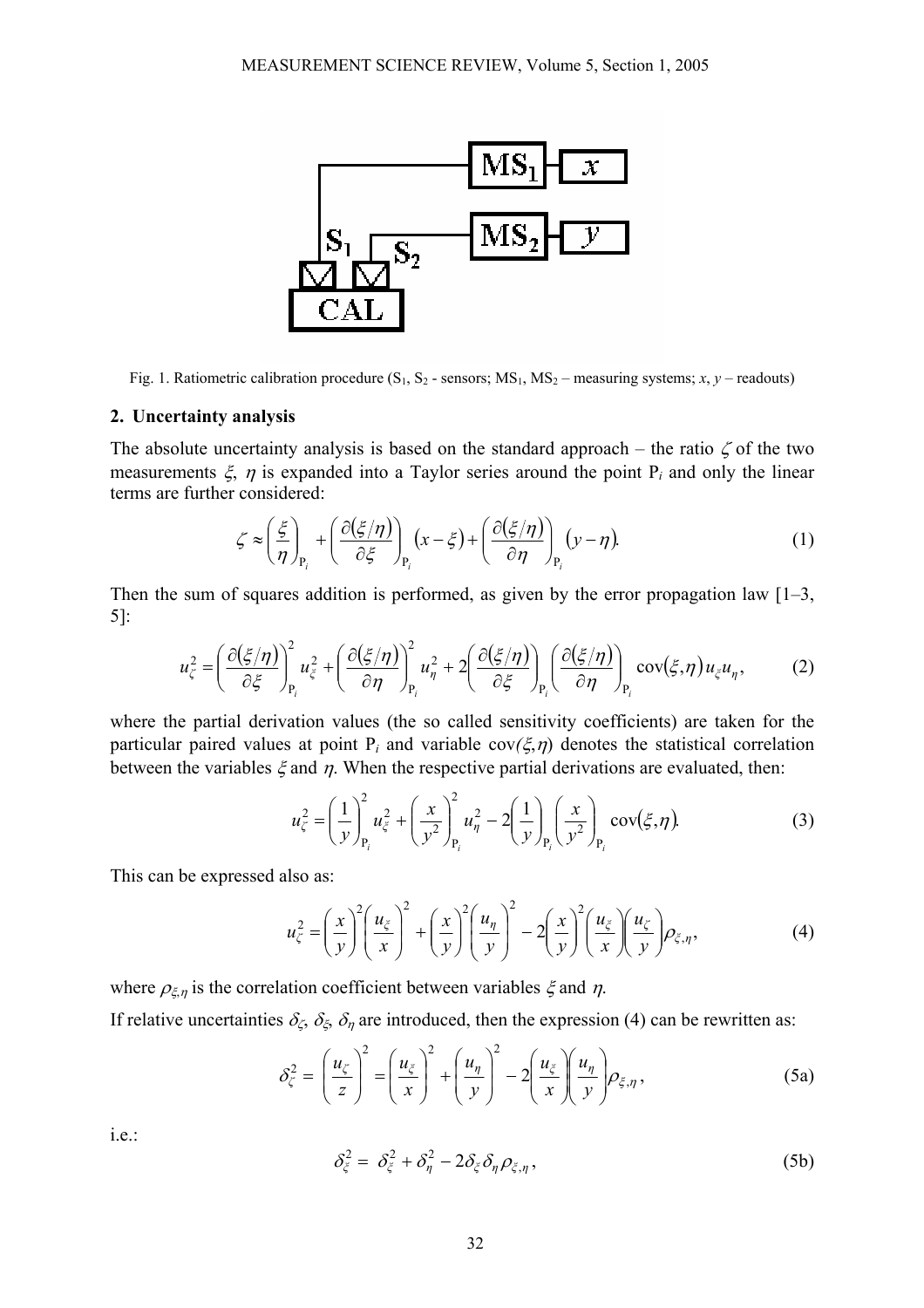wherefrom the definitions of respective relative uncertainties  $\delta_{\zeta}$ ,  $\delta_{\zeta}$ ,  $\delta_{\eta}$  are obvious.

Three distinctive cases can be resolved:

**i**. No statistical correlation between the two measuring chains, i.e.  $\rho_{x,y} = 0$ :

$$
\delta_{\zeta} = \sqrt{\delta_{\zeta}^2 + \delta_{\eta}^2},\tag{6a}
$$

which is essentially the standard relative uncertainty propagation formula of a result obtained as a ratio of two independent measurements. If, as assumed, both measurement chains are of the same kind and their measurement uncertainty (obtained by an independent approach, or stated by the manufacturer in the documentation) is  $\delta_{m}$ , then  $\delta_{\zeta} = \sqrt{2} \delta_{\rm m}$ .

**ii**. If full statistical correlation between the two measuring chains is assumed, then  $\rho_{xy} = 1$ , and from formula (5b) follows:

$$
\delta_{\zeta} = \sqrt{\delta_{\zeta}^2 + \delta_{\eta}^2 - 2\delta_{\zeta}\delta_{\eta}} = \left|\delta_{\zeta} - \delta_{\eta}\right|.
$$
 (6b)

If, as assumed,  $\delta_{\xi} = \delta_{\eta} = \delta_{m}$ , then from formula (6b) follows  $\delta_{\zeta} = 0$  and so also  $u_{\zeta} = 0$ . This result is true only if the validity of the  $\rho_{xy} = 1$  assumption is reasonably justified.

**iii**. A specific case corresponds to  $\rho_{x,y} = 0.5$  and  $\delta_{\xi} = \delta_{\eta} = \delta_{\eta}$ . Then from (4b) follows:  $\delta_{\zeta} = \delta_{\eta}$ .

To conclude - ratiometric measurement with measurement chains of the same kind, having same metrological properties (i.e. same relative measurement uncertainty) assuming total uncertainty correlation, would be free of any uncertainty. If the value of  $\rho = 0.5$  would be stipulated then  $\delta_{\xi} = \delta_{\eta} = \delta_{\zeta} = \delta_{\eta}$ . The exact knowledge of the correlation coefficient is hence crucial for proper uncertainty assessment.

The evaluation of the correlation coefficient value  $\rho_{xy}$  can be furnished experimentally - by repeating independently the calibration procedure *N*-times, recording the set of measured values  $x_i$ ,  $y_i$ ,  $i = 1, 2, ..., N$  and subjecting these values to analysis, as described e.g. in [2, 5].

### **3. Calibration uncertainty assessment example**

### *Introduction*

The following example is pertinent to evaluation of vibration influence on the human body, seated in an upright position in suspended and cushioned seat, used for various mobile working means, e.g. industrial trucks, agricultural and forest tractors, earth moving machinery, lorries, busses, on-road trucks, railway engines and carriages, etc. The evaluation procedure is specified in the general standards ISO 30326-1 and ISO 30326-2, describing the test codes to be followed. Hitherto none of these standards deals directly with uncertainty assessment. Only recently some large-scale inter-laboratory comparisons were undertaken, resulting in a rather wide spread of results [6]. Also a Standard on instrumentation used (so called "Human vibrometers") – ISO 8041:2005 is in preparation, in which some mandatory constraints on the calibrator uncertainty are given. Specifically the Annex A quotes a part of the "GUM" [1], to be followed in estimating calibrator uncertainty. In further some, hitherto available, data [6] will be used for uncertainty assessment for this class of applications.

### *Calibration procedure*

The calibration is furnished by mounting the two, accelerometers of the same kind and similar metrological properties onto the calibrator device and subjecting to a calibration run, as